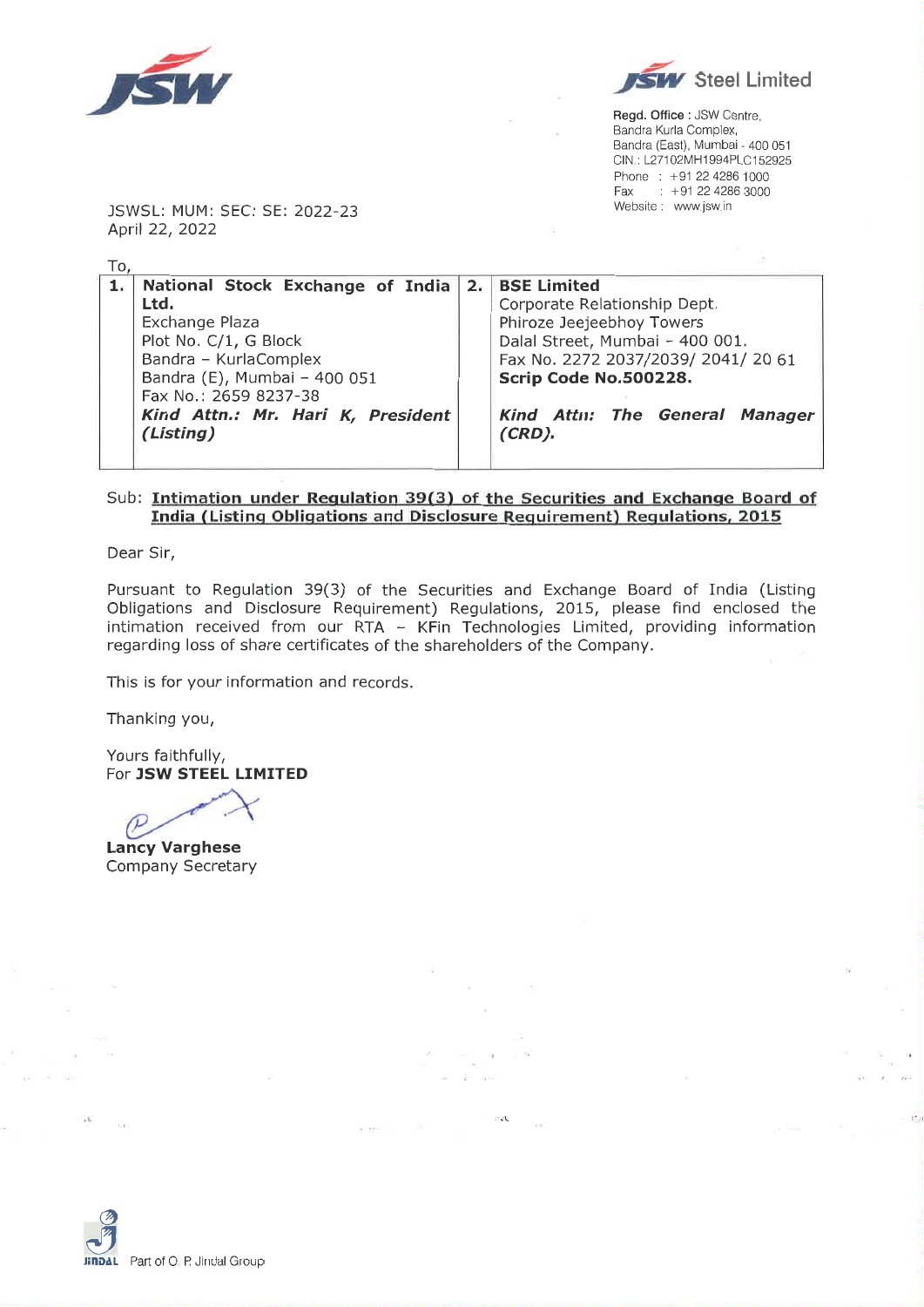

https://www.kfintech.com +91 40 6716 2222, 7961 1000

Apr 20, 2022

## KFPL/JSW/DUP/LOT-412

To,

- 1. The National Stock Exchange of India Ltd (NSE) Exchange Plaza 5<sup>th</sup> Floor, Plot No. C/1, G-Block, Bandra Kurla Complex, Bandra East, Mumbai - 400 051
- 2. Bombay Stock Exchange Ltd. Phiroze Jeebhoy Towers **Dalal Street** Mumbai - 400 001.

## **Unit: JSW Steel Limited**

Dear Sirs,

This is to inform you that the company has received request and required formalities from shareholder(s) for issue of duplicate share certificates in respect of the shares as per list enclosed. We are in process of issuing Duplicate Share Certificate(s) after compliance of the required formalities.

We request you to kindly display this on your notice board and request the members of your stock exchange to refrain from trading and dealing in these shares. Any claim in respect of the said share certificates should be lodged with us in writing within 15 days from the date of this letter failing which action to issue of duplicate share certificate(s) may be initiated in favour of the claimants.

Assuring you of our best attention.

Thanking you,

Yours faithfully, For KFIN TECHNOLOGIES LIMITED

RAMDAS. G **Manager** 

KFin Technologies Private Limited () Registered & Corporate Office Selenium Building, Tower-B, Plot No- 31 & 32, Financial District, Nanakramguda, Serilingampally, Hyderabad, Rangareddi, Telangana, India, 500032.

CIN : U72400TG201/P1C117649